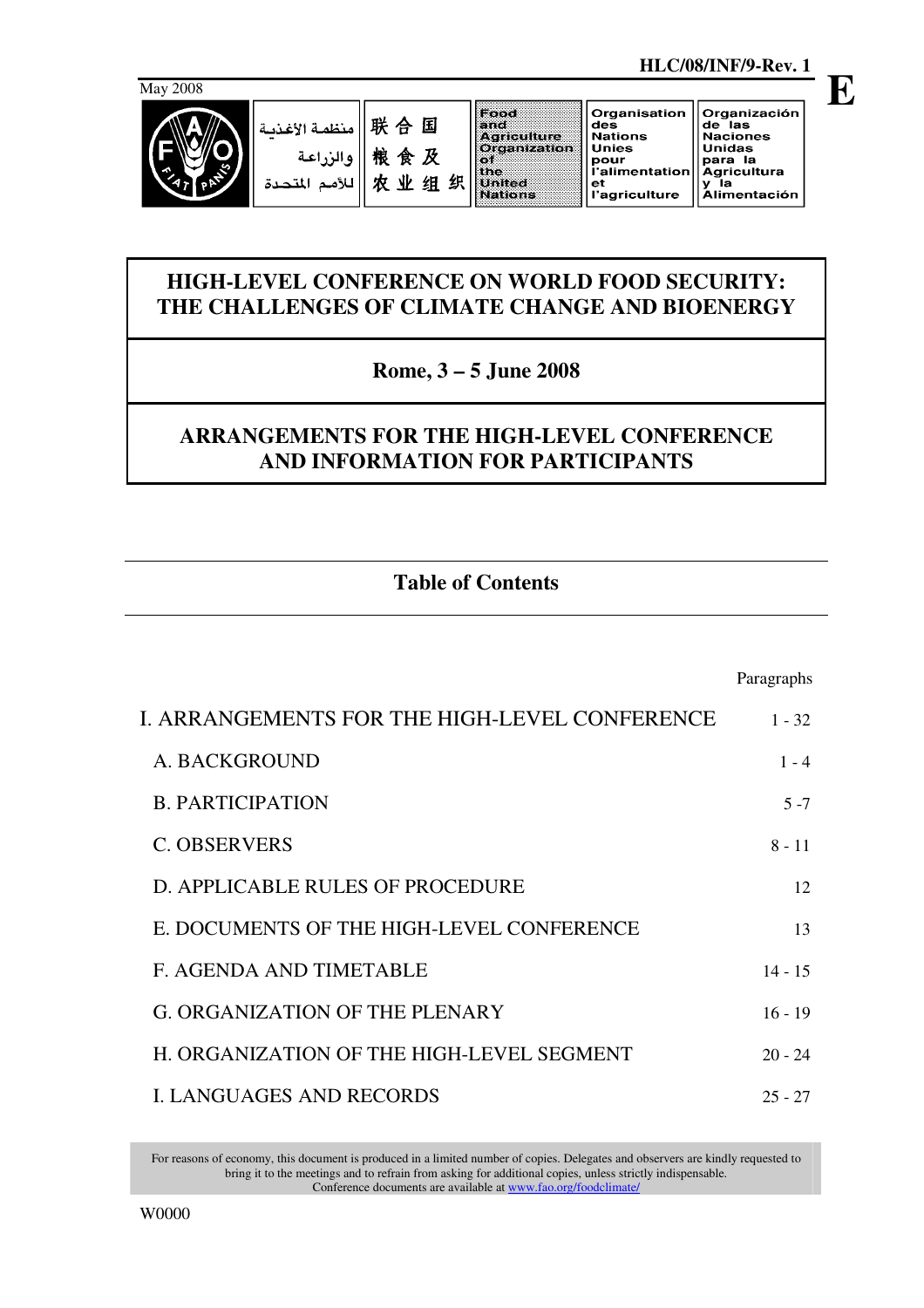| <b>J. FORUMS</b>                                                    | 28        |
|---------------------------------------------------------------------|-----------|
| K. MEETING ROOMS                                                    | $29 - 30$ |
| L. REGIONAL CONSULTATIONS                                           | 31        |
| <b>M. OTHER ARRANGEMENTS</b>                                        | 32        |
| II. INFORMATION FOR PARTICIPANTS                                    | $33 - 52$ |
| A. PROVISIONS REGARDING ENTRY INTO ITALY                            | $33 - 34$ |
| <b>B. REGISTRATION AND ACCREDITATION</b>                            | $35 - 37$ |
| C. ASSISTANCE TO DELEGATES FROM LEAST DEVELOPED<br><b>COUNTRIES</b> | $38 - 39$ |
| D. MULTI-MEDIA EXHIBIT                                              | $40 - 43$ |
| E. TELEPHONE, FAX, PRINTING AND INTERNET FACILITIES                 | $44 - 45$ |
| <b>F. CATERING FACILITIES</b>                                       | 46        |
| <b>G. MEDICAL EMERGENCIES</b>                                       | 47        |
| <b>H. OTHER SERVICES</b>                                            | 48        |
| <b>I. SECRETARIAT</b>                                               | $49 - 52$ |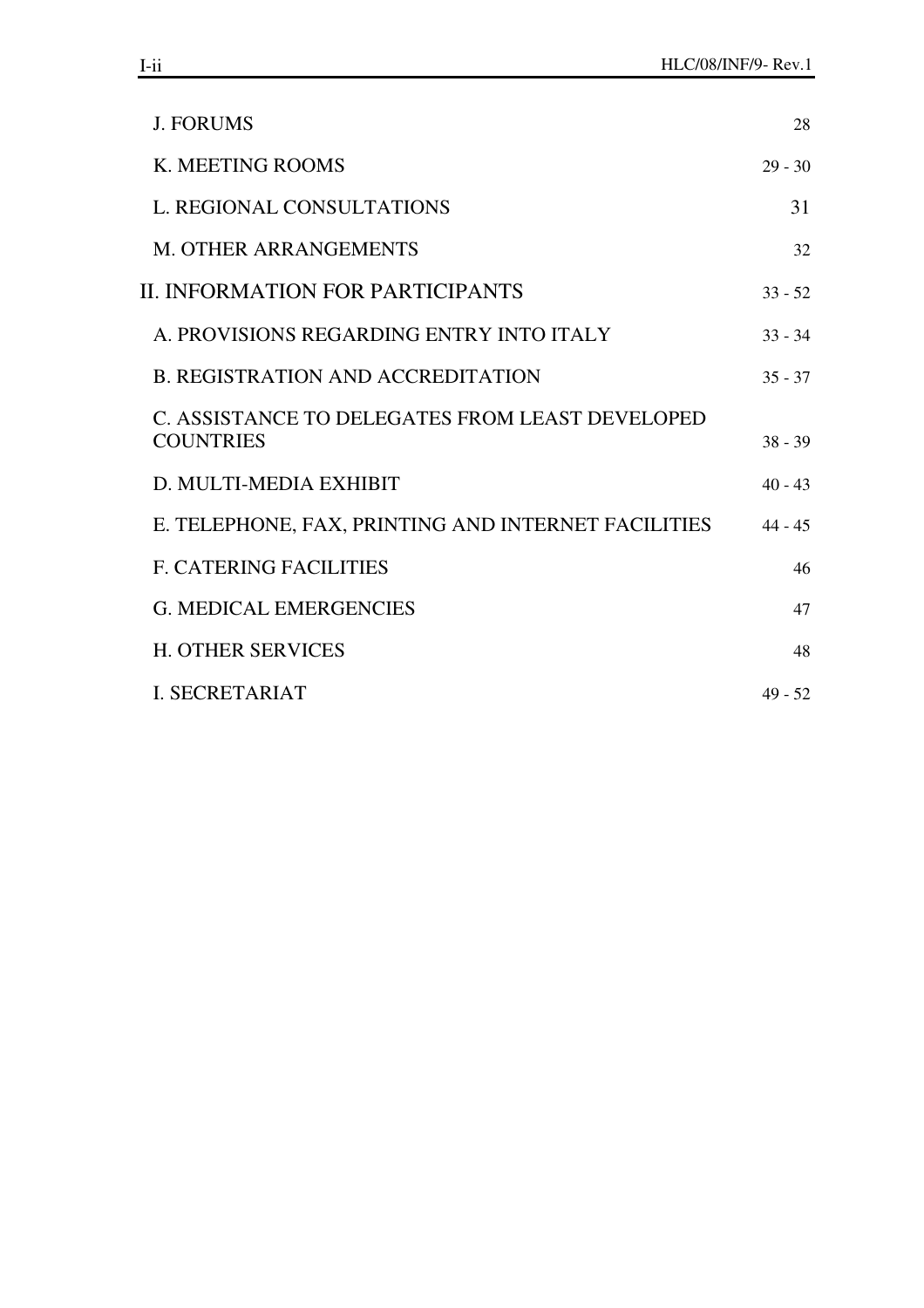## **I. ARRANGEMENTS FOR THE HIGH-LEVEL CONFERENCE**

#### **A. BACKGROUND**

1. The Thirty-fourth Session of the FAO Conference (Rome, 17-24 November 2007) was informed of the proposal to hold a High-Level Conference on World Food Security: the Challenges of Climate Change and Bioenergy at FAO Headquarters in Rome from 3 to 5 June 2008, in order to achieve:

- *"A better understanding of the nexus between food security, climate change and bioenergy, based on science and current international policies and practices;*
- *Identification of a process for institutional action for the integration of food security safeguards into multilateral climate-related agreements, such as the Clean Development Mechanism and post-Kyoto Protocol;*
- *Identification of steps for the establishment of a Bioenergy Charter that simultaneously considers sustainable agriculture, rural development and food security;*
- *A definition of FAO's response through field interventions, partnerships and multilateral and regional cooperation, including assistance for tapping financial mechanisms;*
- *A Statement on Food Security, Climate Change and Bioenergy."*<sup>1</sup>
- 2. The Conference:

 $\overline{a}$ 

*"Underlined the need to reconcile increasing levels of agricultural production, in order to feed a growing world population, with that of a sustainable use of our natural resource base and of preserving the provision of crucial environmental services. It expressed particular concern over the impact of climate change, especially on the poorest and most vulnerable countries and populations. It noted that agriculture while itself contributing to greenhouse gas emissions, was also likely to be one of the sectors most affected by climate change and could also offer possible solutions. In this regard, the Conference stressed the need for strategies to avert and mitigate the effects of climate change […] The Conference recognized that, while biofuel development could present opportunities for agricultural producers in developing countries, it also risked having negative consequences on food security as a result of the competition with food production for land and natural resources and of increasing prices for food products. It requested the Secretariat to undertake analysis of the economic, environmental and food security implications of biofuel development. In this connection, support was expressed for the high-level conferences planned by FAO in 2008, particularly in relation to the impact of climate change and bioenergy."<sup>2</sup>*

3. The High-Level Conference is convened and organized by FAO, in collaboration with the Rome-based food agencies, the International Fund for Agricultural Development (IFAD) and the World Food Programme (WFP), as well as Bioversity International, representing the Consultative Group on International Agricultural Research. Generous support for the direct costs of the High-Level Conference has been provided by the Governments of Italy, Netherlands, Norway, Spain and Sweden.

4. The worrying context of soaring food prices is being seriously taken into consideration by the organizers, as it is provoking social unrest across the developing world. The world's Heads of State and Government will thus have a forum to discuss an issue that is currently affecting their populations directly and painfully and an opportunity to adopt the required policies, strategies and programmes to address this great challenge facing humanity.

<sup>1</sup> C 2007/INF/22, *High-Level Conferences on World Food Security and Global Challenges*, paragraph 16.

<sup>2</sup> C 2007/REP, *Report of theThirty-fourth Session of the Conference of FAO (17-24 November 2007)*, paragraphs 44 and 45.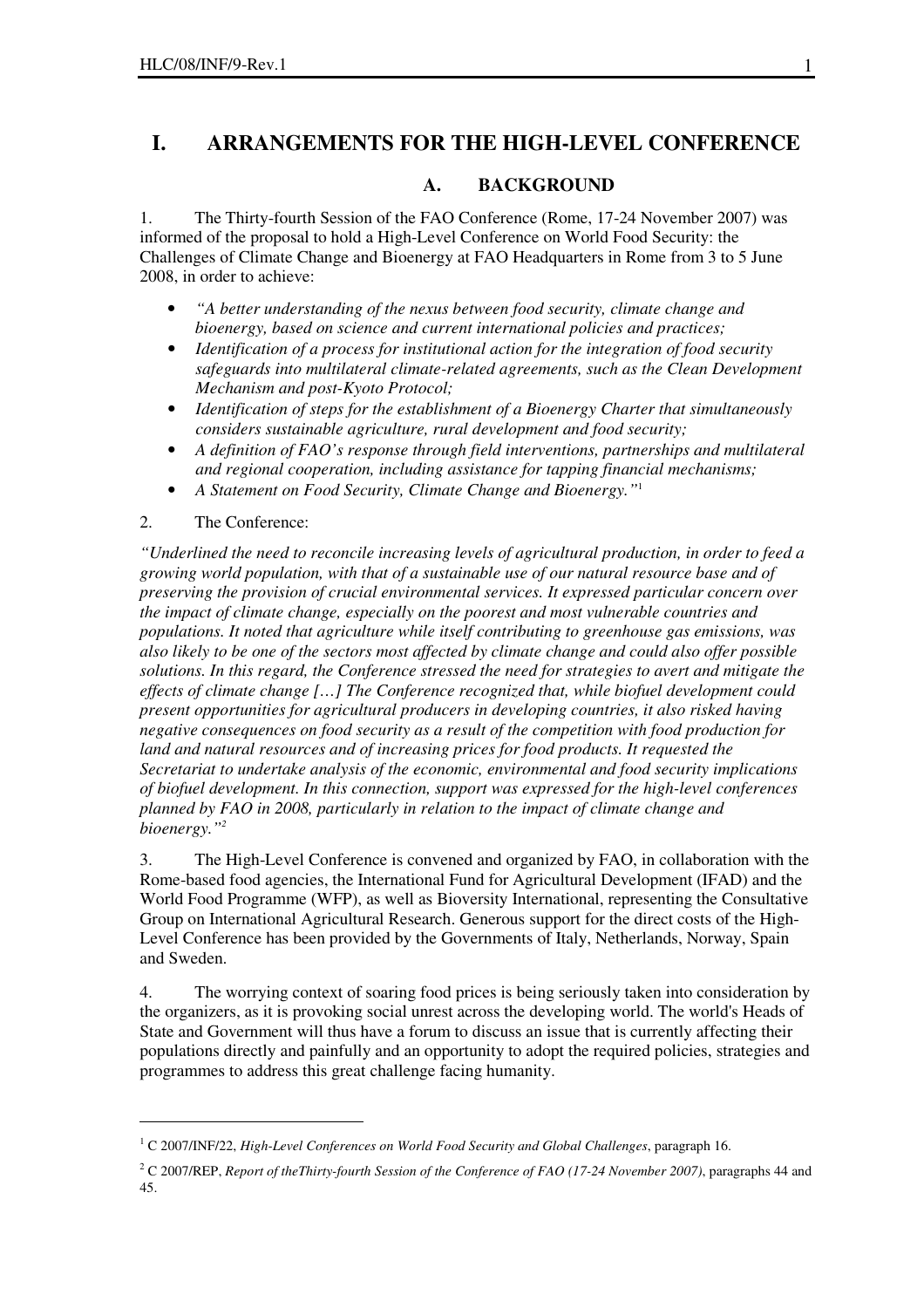## **B. PARTICIPATION**

5. The Organization has invited Heads of State and Government of FAO Members as well as Executive Heads of the United Nations and its Specialized Agencies, and of Regional Organizations.

6. All Members of FAO have been invited to participate in the High-Level Conference as well as non-Member Nations that are Member States of the United Nations, or of its Specialized Agencies and the International Atomic Energy Agency. A total of 194 countries, 1 FAO Member Organization (European Community) and 1 FAO Associate Member (Faroe Islands) have thus been invited, including ministries of foreign affairs, agriculture, livestock, forestry, fisheries, water, environment and energy.

7. Each participating country, Member Organization and Associate Member shall be represented by a head of delegation and such other representatives, alternate representatives and advisers as may be required. The head of delegation may designate an alternate representative or adviser to act as a representative. Country delegations can be as large as needed but seating in the Plenary Hall is limited to three places per country. The balance of the delegation could, however, follow proceedings in an overflow room (Red or Green Rooms).

## **C. OBSERVERS**

8. Intergovernmental organizations outside the United Nations system that have formal relations with FAO and non-governmental organizations in consultative status with FAO have also been invited to participate in an observer capacity. They may participate in the deliberations on questions within the scope of their activities.

9. In addition, in keeping with the approach followed on the occasion of the *World Food Summit: five years later*, and pursuant to the General Rules of the Organization concerning attendance by the general public to plenary meetings of the Conference, other international nongovernmental and civil society organizations (INGOs/ICSOs) may request to be accredited, provided that they are representatives of major FAO constituencies, in particular food producers and consumers, or have knowledge and experience in areas related to food security, climate change and bioenergy.

10. INGOs/ICSOs applying for accreditation will need to be well-established organizations, with an international scope of work. They will need to be prepared to provide a copy of the legal documents establishing the organization and any other information considered appropriate.

11. National NGOs/CSOs (non-profit and private sector) could attend the High-Level Conference, either as part of an INGO/ICSO, or as part of the respective official government delegation.

## **D. APPLICABLE RULES OF PROCEDURE**

12. The High-Level Conference will be governed by the General Rules of FAO.

## **E. DOCUMENTS OF THE HIGH-LEVEL CONFERENCE**

13. The documents of the Conference will be posted, as they become available, at http://www.fao.org/foodclimate/conference. A very limited quantity will also be available during the High-Level Conference at the Documents Desk in the Korean Conference Service Centre, located on the first floor of Building A (at the entrance of the Red and Green Rooms).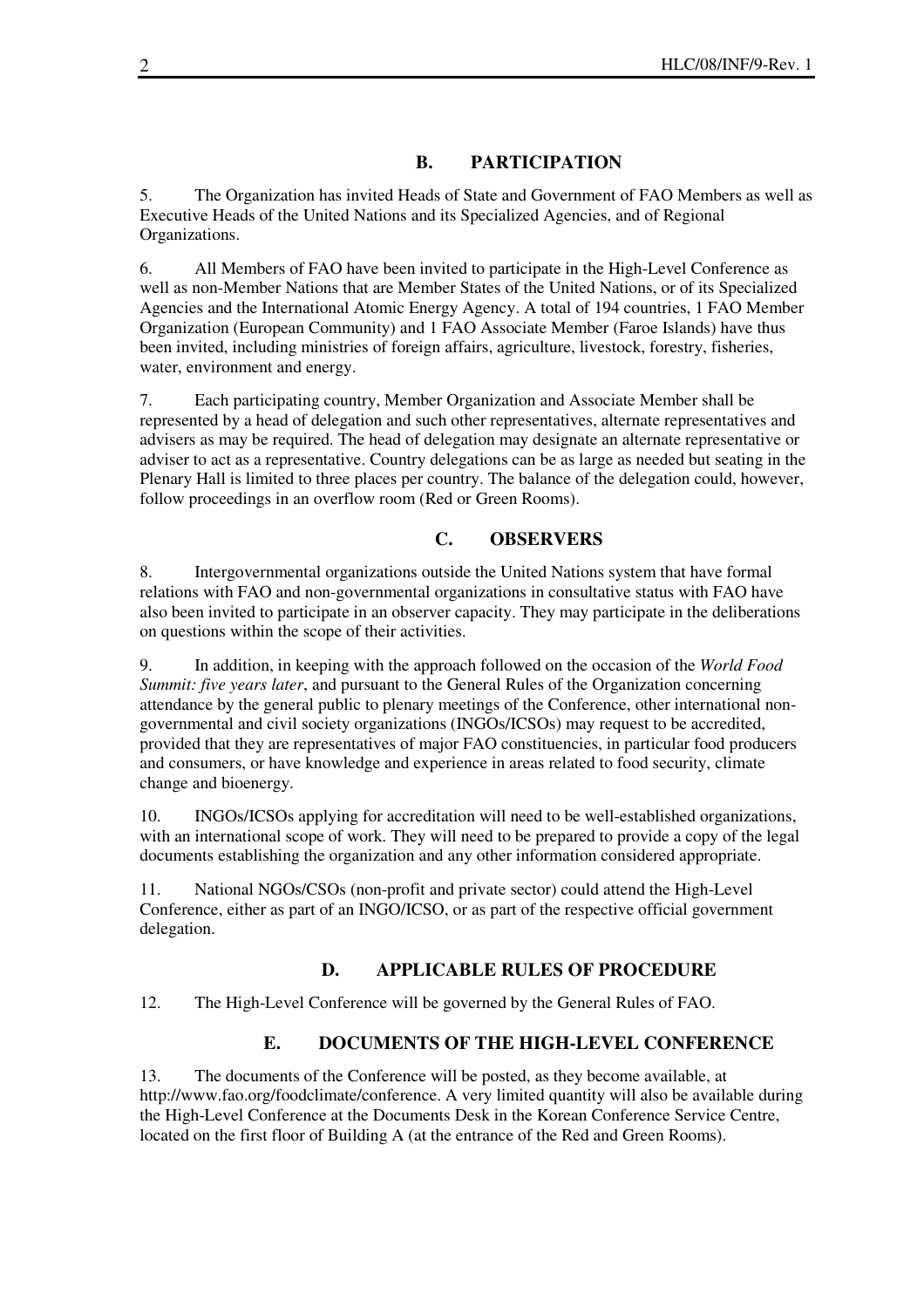## **F. AGENDA AND TIMETABLE**

14. The Provisional Agenda (document HLC/08/1 Rev.2) and Provisional Annotated Agenda and Timetable (document HLC/08/2-Rev.4) are posted at the above internet address.

15. The High-Level Conference comprises two parts: the Plenary and a High-Level Segment, from 3 to 5 June 2008.

## **G. ORGANIZATION OF THE PLENARY**

16. Attention is drawn to the proposal under Item 3 of the *Provisional Agenda* that, following the adoption of the agenda and timetable on 3 June 2008, the Plenary reconvene as a Committee of the Whole to:

- review the draft text of the Declaration of the High-Level Conference;
- consider substantive items related to the draft Declaration in four roundtables.

17. The Plenary would then reconvene in the afternoon of 5 June to adopt its Report.

18. In the light of the heavy agenda of the High-Level Conference and the limited time available in Plenary for the debate, Members are requested, wherever possible, to coordinate at the level of regions, and to make single regional statements, through a regional spokesperson.

19. At the discretion of the Chairperson, representatives of intergovernmental organizations, and of non-governmental organizations, may also make statements under the various items of the agenda.

## **H. ORGANIZATION OF THE HIGH-LEVEL SEGMENT**

20. The High-Level Segment constitutes a forum for statements at the highest political level. The concluding Plenary Session of the High-Level Conference will adopt the Declaration of the High-Level Conference, which will be appended to the Report of the High-Level Conference.

21. Due to the limited availability of speaking time, statements will be limited to five minutes for heads of delegation and four minutes in the case of representatives of UN system agencies and intergovernmental organizations. When a representative or observer has spoken for his/her allotted time, the Chairperson may call him/her to order. Requests for speaking time should be made using the Request for Speaking Time form, which has been distributed to all invitees to the High-Level Conference and can also be downloaded at http://www.fao.org/foodclimate/conference.

22. INGOs and ICSOs invited to the High-Level Conference may designate representatives to sit as observers at the High-Level Segment. The Chairperson shall invite such organizations to form themselves into a limited number of constituencies. Upon invitation of the Chairperson, and subject to the approval of the meeting, such constituencies may, through spokespersons, make oral statements of up to four minutes.

23. The above arrangements will not preclude the distribution of more extensive texts by the speakers. Participants' statements may be sent in advance by e-mail to the Secretariat (Conference-statements@fao.org ) in one of the languages of the High-Level Conference for distribution to interpreters prior to the sessions.

24. Written statements submitted by the designated representatives of States and the Member Organization participating in the High-Level Conference will be made available in the quantities and in the languages in which they are provided to the Secretariat.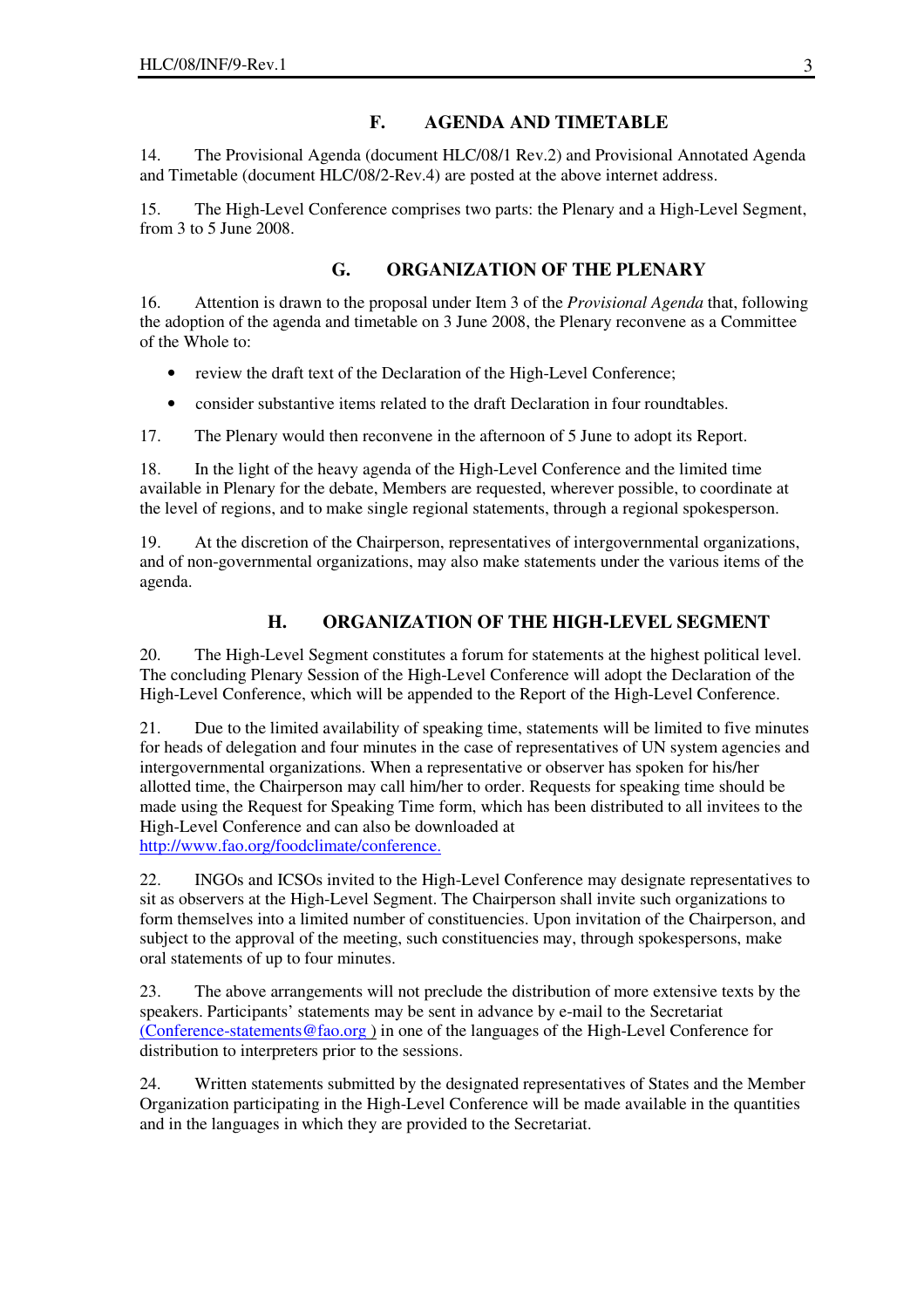#### **I. LANGUAGES AND RECORDS**

25. Arabic, Chinese, English, French and Spanish shall be the languages of the High-Level Conference. Speeches made in a language of the High-Level Conference shall be interpreted into the other languages of the High-Level Conference. Representatives may speak in a language other than a language of the High-Level Conference if they provide for interpretation into a language of the High-Level Conference.

26. Working and information documents of the High-Level Conference will be made available in the languages of the High-Level Conference. Background documents prepared in the lead-up to the High-Level Conference will be available in the original language through the dedicated website of the High-Level Conference.

27. There shall be neither verbatim nor summary records of meetings. Sound recordings of meetings of the High-Level Conference will be made for archive purposes.

### **J. FORUMS**

28. Forums will be held during the lunch breaks of Tuesday 3 and Wednesday 4 June (13:30-15:00 hours).

#### **K. MEETING ROOMS**

29. The following meeting rooms will be used:

| Opening Plenary Meeting (3 June, am)                                               | Plenary Hall<br>(Third floor, Building A) |
|------------------------------------------------------------------------------------|-------------------------------------------|
| Closing Plenary Meeting (5 June, pm)                                               | Plenary Hall<br>(Third floor, Building A) |
| High-Level Segment $(3 \text{ June}, \text{am} - 5 \text{ June}, \text{am})$       | Plenary Hall<br>(Third floor, Building A) |
| Committee of the Whole $(3 \text{ June}, \text{ pm} - 5 \text{ June}, \text{ pm})$ | Red Room<br>(First floor, Building A)     |

30. Provision will be made for a video link in the Green and Red Rooms (first floor, Building A) so that those unable to enter the Plenary Hall on 3 June am and 5 June pm may follow the proceedings. Such video link will also be made in the Green Room for those unable to enter the Red Room on 3 June pm, 4 June and 5 June.

#### **L. REGIONAL AND BILATERAL CONSULTATIONS**

31. Meeting rooms for regional groups and bilateral meetings of delegations will be assigned on a daily and hourly basis. Interpretation will not be provided.

#### **M. OTHER ARRANGEMENTS**

32. Arrangements will be made to facilitate the possibility for Heads of State and Government participating in the High-Level Conference to meet journalists and give press conferences.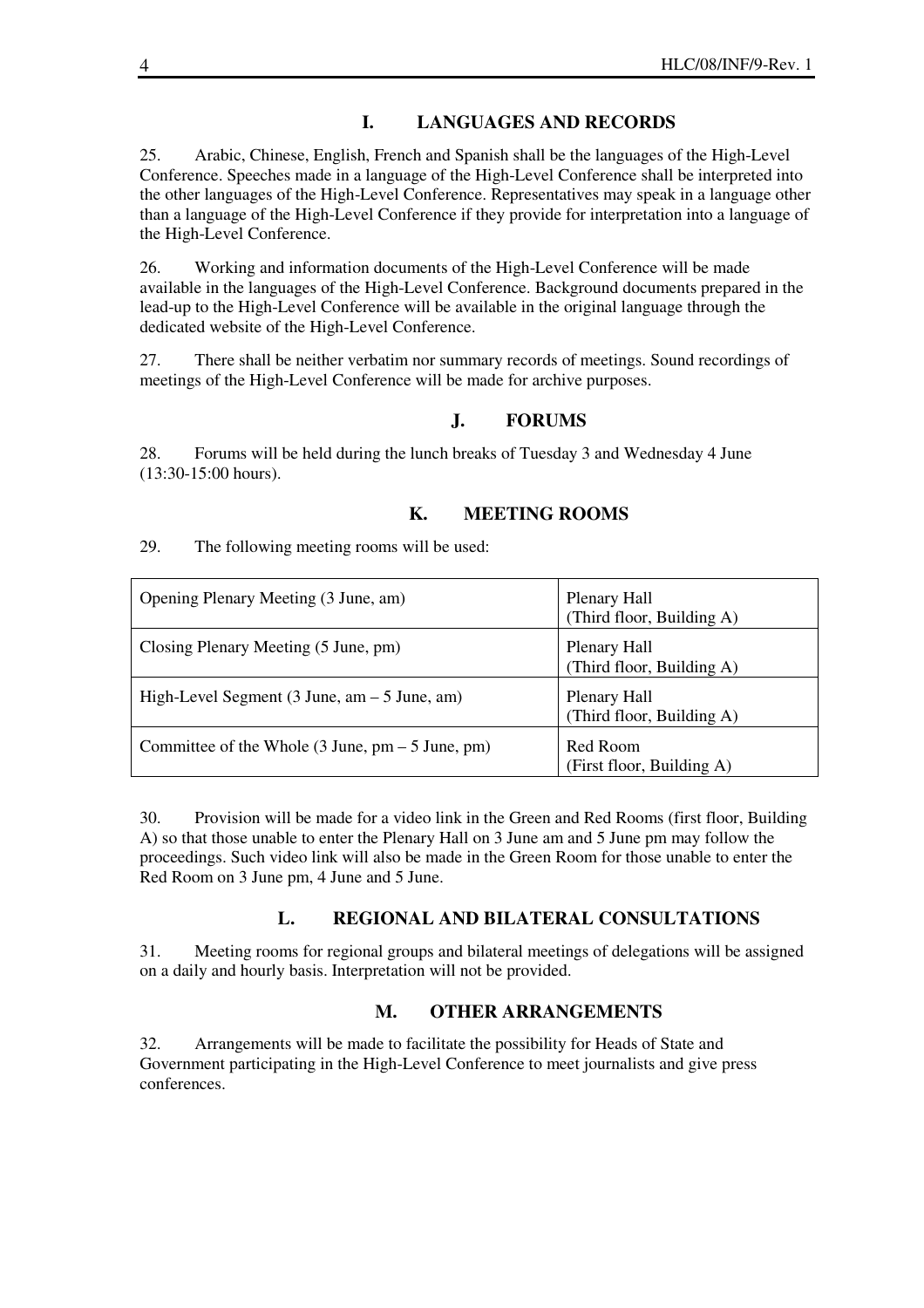## **II. INFORMATION FOR PARTICIPANTS**

#### **A. PROVISIONS REGARDING ENTRY INTO ITALY**

33. Attention is drawn to the strict provisions in force regarding entry into Italy, including the refusal of entry to persons not having the required visas. Participants requiring entry visas must obtain these from the Italian Consulate or competent Diplomatic Mission in their country before leaving for Rome. Visa applications must be filed well in advance of the day of departure, as the issuance of an Italian entry visa may require up to three weeks. Only those participants travelling from a country where there is no Italian Consulate or other competent Diplomatic Mission may obtain a visa on arrival in Rome, provided that they advise the Protocol Branch (FAO-Conference@fao.org, telephone +39 0657054830 or fax +39 0657055171) of their arrival in Rome. Participants must provide their full name, date of birth, nationality, passport number, issue and expiry dates, flight number, date and hour of arrival and their full travel itinerary, which must not include any other Schengen country. This information must reach FAO at least three weeks before the arrival of participants to permit the Protocol Branch to request the issue of an entry visa at Rome airport. Participants failing to comply with the above will not be allowed by the Italian authorities to enter Italy.

34. Hotel bookings for participants can be made through the official FAO travel agent: Carlson Wagonlit Travel: tel +39 0657055970; e-mail: faotravel@cwtbook.it; fax: +39 0657053619. The Secretariat is not in a position to make hotel bookings or other travel arrangements.

#### **B. REGISTRATION AND ACCREDITATION**

35. Building passes will be issued only to officially registered members of delegations of countries or organizations invited to the High-Level Conference. Registration of participants will be processed only after receipt of a completed Registration Form, available on the High-Level Conference Website. The forms, duly completed and with a recent passport-size photograph attached, should be sent to FAO by 23 May 2008. Countries and organizations are requested to send the forms to the Director, Conference, Council and Protocol Affairs Division, KCC, FAO, Viale delle Terme di Caracalla, 00153 Rome; e-mail: FAO-Conference@fao.org; fax: +39 0657056099.

36. Media Accreditation: A copy of the form for representatives of the mass media to apply for accreditation to cover the High-Level Conference is available on the Conference Website. Applications for accreditation must be received and verified at FAO Headquarters in order for representatives of the mass media to be eligible to receive a Media pass.

37. The individual passes will be available for collection at the Registration Centre upon presentation of a valid identity document. The Registration Centre will be located in via San Teodoro, 74 (nearby FAO headquarters).

A valid identity document is required.

#### **C. ASSISTANCE TO DELEGATES FROM LEAST DEVELOPED COUNTRIES**

38. With funds made available by donors, one delegate from each of the Least-Developed Countries will be provided with a round-trip to Rome and daily subsistence allowance while in Rome. For this purpose, a pre-paid return ticket to Rome will be provided. The daily subsistence allowance may be collected from the Banca Intesa, Building B, ground floor. A special counter for delegates will open on: Tuesday, 3 June, 09:30 – 13:00 and 15:30 – 16:30 hrs; and on Wednesday, 4 June, 9:30 – 10:30.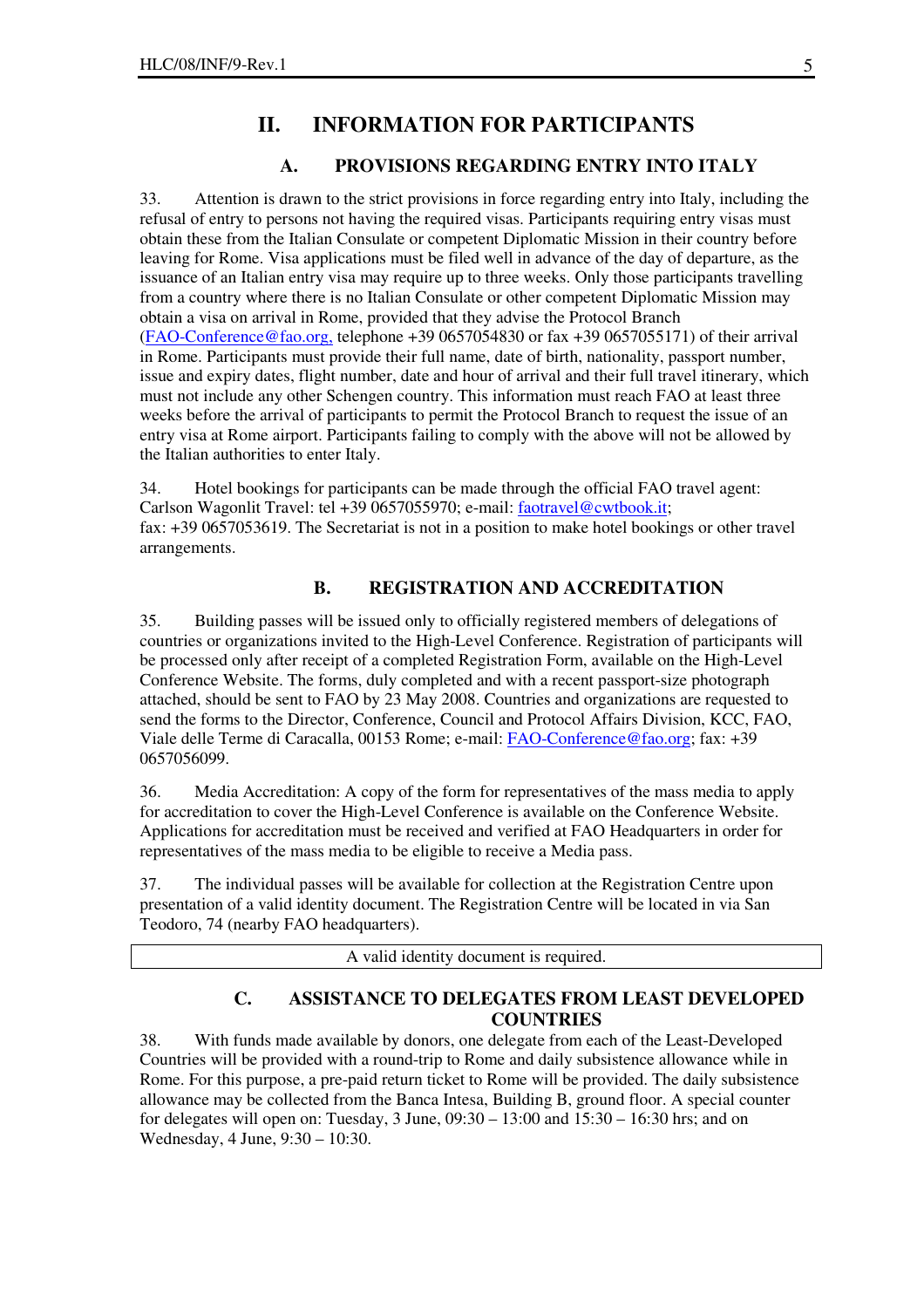39. Least Developed Countries who wish to benefit from this support should communicate the names of the members of their delegation, indicating for which delegate the support may be given, to the FAO Representation responsible for their country, no later than 9 May 2008. They should provide the full name and contact details (full postal address, telephone and fax numbers, and e-mail address) of the delegate to be supported and precise travel itineraries. Delegates benefitting from support are responsible for arranging their own visas and hotel bookings.

#### **D. MULTI-MEDIA EXHIBIT**

40. The High-Level Conference will host a Poster Exhibition contributed by invited participants in the FAO Atrium, from 3 to 5 June 2008. Conference participants are invited to participate in the Poster Exhibition by submitting a 300-words abstract to the Secretariat before 30 April 2008. These should be submitted to Claudia Hiepe, tel. +39 0657053470, cccb-secretariat@fao.org. Posters should showcase knowledge and lessons learned related to climate change, bioenergy and food security. The Secretariat will select Posters on the basis of the abstracts, the relevance of the topic proposed, and geographical balance. Acceptance of Posters for the Exhibition will be notified by 10 May 2008. Only these posters may be exhibited.

41. Conference participants planning to display publications, flyers and other printed documents should request permission from the Secretariat by 26 May 2008, indicating name, institution of affiliation, date of estimated arrival of material at FAO Headquarters, approximate quantity (e.g. weight, boxes), name of carrier and plate number of transporting vehicle. Documents sent in advance to FAO should be properly labelled with the name of the owner and addressed to Claudia Hiepe, NRC, Viale delle Terme di Caracalla, 00153 Rome, Italy.

42. No documents or posters may be displayed on FAO premises without the approval of the High-Level Conference Secretariat. Any unauthorized material will be removed by FAO Security. Documents and posters should be removed from FAO premises by Thursday 5 June, 18:00 hours.

43. To obtain permission to display material, please contact Claudia Hiepe, tel. +39 0657053470, cccb-secretariat@fao.org.

#### **E. TELEPHONE, FAX, PRINTING AND INTERNET FACILITIES**

44. The Slovak Business Centre (ground floor, Building B, extension 57090) will be available throughout the period for Internet, printing, telephone, fax and photocopying services. Internet facilities are also available in the Atrium on the ground floor, from 08:30 to 17:00 hrs.

45. Free Wireless Internet Service (WiFi) for High-Level Conference participants will be available in and around the Plenary Hall, the Atrium, the Red and Green Rooms, and in other meeting rooms. In order to use the service, a laptop or PDA that has Wireless LAN capabilities, conforming to 802.11b or 802.11g standards, is needed. There will be a prompt for username and password. The username is "visitor". For the current password, please consult the High-Level Conference Journal.

#### **F. CATERING FACILITIES**

46. FAO Headquarters offers meals, snacks and beverages facilities including a restaurant and self-service cafeteria on the eighth floor of Building B, a salad bar on the ground floor of Building D and a snack bar on the ground floor of Building A. Several vending machines with assorted refreshments are located throughout the premises.

#### **G. MEDICAL EMERGENCIES**

47. The Medical Service provides emergency medical assistance to participants. For medical emergencies, participants may dial 30 from in-house telephones or 06-57053400 from outside FAO. For other medical services, delegates may call extension 53577 from in-house telephones